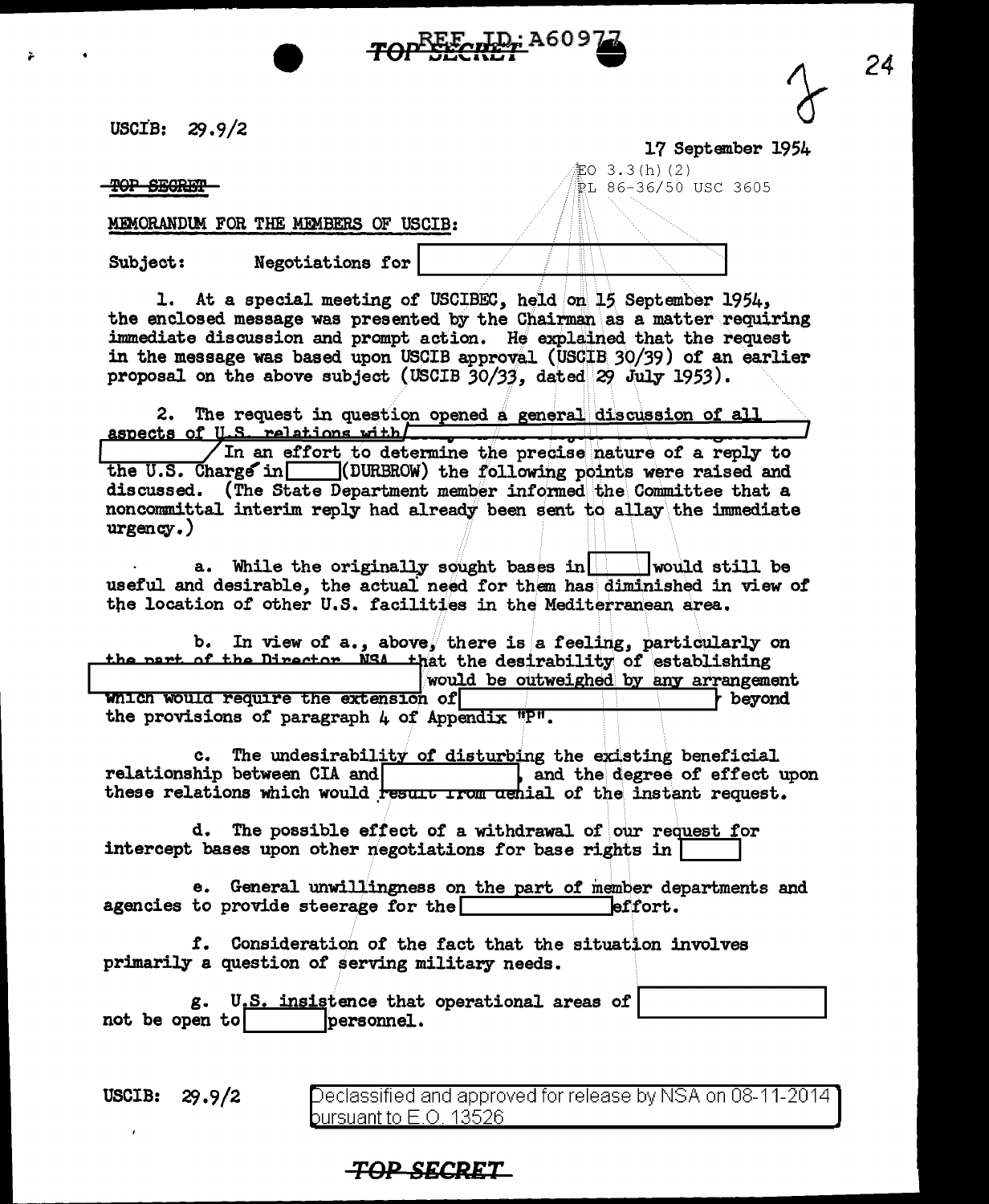|                                                    | REE ID: A609                                                                                                                                               |                                             |
|----------------------------------------------------|------------------------------------------------------------------------------------------------------------------------------------------------------------|---------------------------------------------|
|                                                    |                                                                                                                                                            | <b>上〇 3.3(h)(2)</b><br>PL 86-36/50 USC 3605 |
|                                                    |                                                                                                                                                            |                                             |
| USCIB: 29.9/2                                      |                                                                                                                                                            |                                             |
| <b>TOP SECRET</b>                                  |                                                                                                                                                            | 17 September 1954                           |
|                                                    |                                                                                                                                                            |                                             |
| Negotiations for<br><b>Subject:</b>                |                                                                                                                                                            |                                             |
|                                                    |                                                                                                                                                            |                                             |
|                                                    | h. Differences in proposed administrative regulations and                                                                                                  |                                             |
|                                                    | <u>command</u> responsibilities at the $\sqrt{1 -  1 }$ locations (i.e., at                                                                                |                                             |
|                                                    | U.S. command of the installation is envisaged, with oulv one<br>(a liaison officer) present; at $\Box$ contemplated                                        |                                             |
|                                                    | command of the installation, with "no interference with U.S. operations").                                                                                 |                                             |
|                                                    |                                                                                                                                                            |                                             |
| i.                                                 | Consideration of advantages and disadvantages of one more                                                                                                  |                                             |
| approach to                                        |                                                                                                                                                            |                                             |
|                                                    | j. Assuming such an approach is agreed, consideration of who                                                                                               |                                             |
|                                                    | should represent U.S. interests, and what the extent of the discussions                                                                                    |                                             |
| should be.                                         |                                                                                                                                                            |                                             |
|                                                    | 3. As a result of USCIBEC discussion of the above points, it was                                                                                           |                                             |
| agreed:                                            |                                                                                                                                                            |                                             |
|                                                    | a. That further discussions will be held with                                                                                                              | by                                          |
| U.S. representatives in an effort to resolve the   |                                                                                                                                                            | rights                                      |
| problem; however, the discussions will not provide |                                                                                                                                                            | with the                                    |
| information requested in the enclosure.            |                                                                                                                                                            |                                             |
|                                                    | b. That the NSA provide a military intelligence representative                                                                                             |                                             |
|                                                    | of flag rank and the CIA a representative of comparable status to accom-                                                                                   |                                             |
| with<br>can be arranged.                           | pany the Department of State representative (DURBROW) when an audience                                                                                     |                                             |
|                                                    |                                                                                                                                                            |                                             |
|                                                    | c. That the U.S. representatives will work out guide lines for                                                                                             |                                             |
|                                                    | the discussion and present their views to USCIBEC for consideration at                                                                                     |                                             |
| its next meeting.                                  |                                                                                                                                                            |                                             |
| d.                                                 | That the Department of State member will inform DURBROW, for                                                                                               |                                             |
|                                                    | his own information, that the U.S. is unwilling to provide                                                                                                 | <b>the</b>                                  |
| nated to come to for discussions with              | information he requests, but that U.S. representatives are being desig-<br>in the near future.                                                             |                                             |
|                                                    |                                                                                                                                                            |                                             |
| е.                                                 | That dispatch of the message mentioned in subparagraph d.                                                                                                  |                                             |
|                                                    | above would be contingent upon the concurrence of the DCI and the Director,<br>NSA in the above plan. (As of this writing approval had not been received.) |                                             |
|                                                    |                                                                                                                                                            |                                             |
|                                                    |                                                                                                                                                            |                                             |
|                                                    | FUS L. TAYLOR                                                                                                                                              |                                             |
|                                                    | <b>Zaptain, U.S. Navy</b>                                                                                                                                  |                                             |
|                                                    | <b>Executive Secretary, USCIB</b>                                                                                                                          |                                             |
| Enclosure<br>State Dept. msg 958 dtd 9 Sep 1954.   |                                                                                                                                                            |                                             |
|                                                    |                                                                                                                                                            |                                             |

 $\bullet$ 

USCIB: 29.9/2

 $\sim 10^{-10}$  e

 $\vec{r}$ 

 $-2-$ 

## TOP SECRET